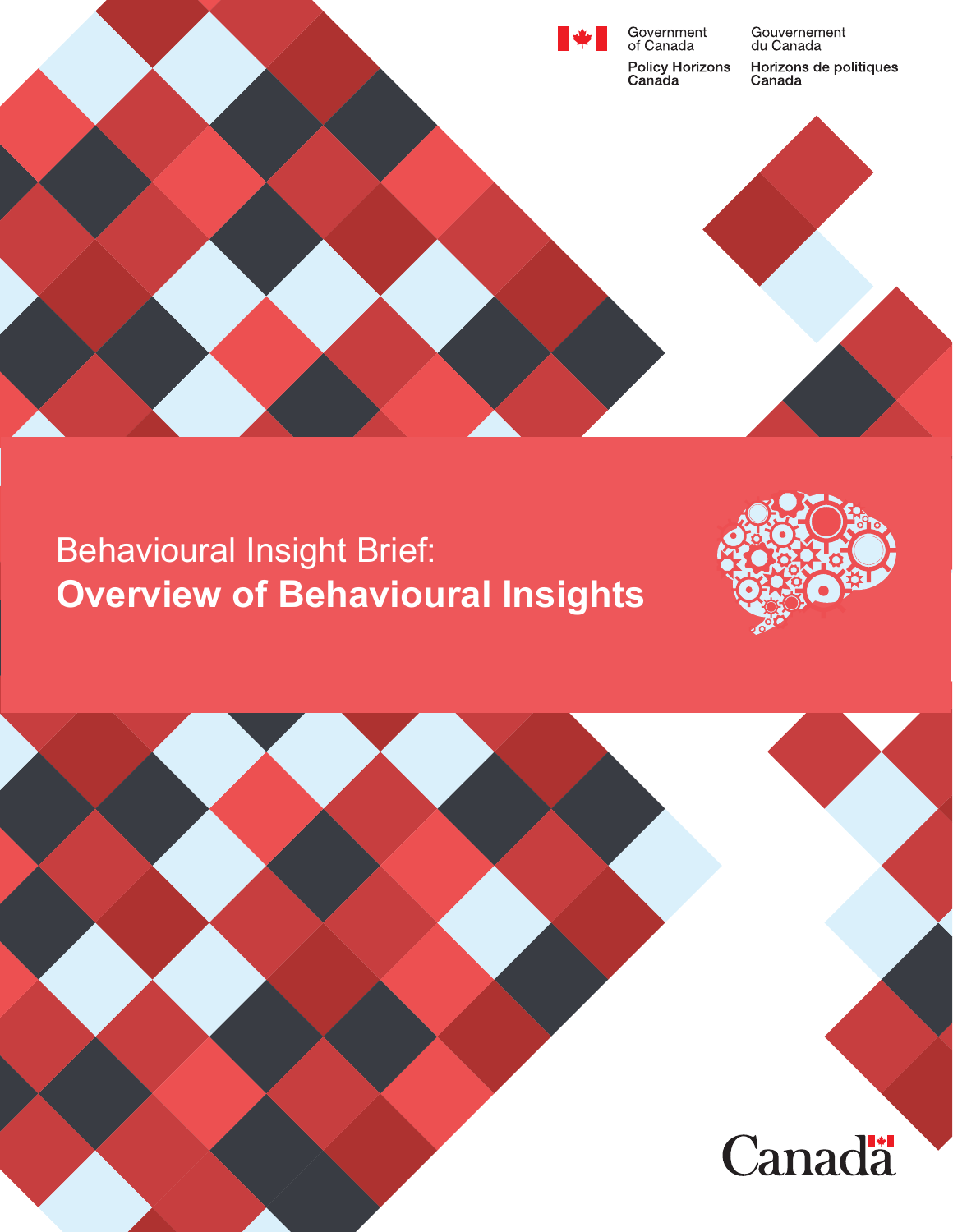## Overview of Behavioural Insights **Context**

To achieve desired public outcomes, governments around the world are using behavioural insights in the development of public policies. Behavioural insights inform public institutions by combining knowledge and research methods from behavioural science fields such as psychology, economics, sociology, and neuroscience. Insights gained into how people actually behave can help inform public policy levers, potentially yielding more effective and representative policies and programs.

## Foundation of Behavioural Insights

In 1979, Daniel Kahneman and Amos Tversky published a paper on prospect theory, which challenged some of the assumptions of perfect rationality put forward in neo-classical economic theory. Rational choice theory assumes individuals take into account all available information and make self-interested decisions on a consistent basis over time. This assumption has formed the basis of many policies in the past. However, behavioural insights have challenged this premise through evidence-based experiments and shown that individuals aren't quite the selfish utility-maximizers described in economic theory.



Behavioural insights, a term coined by the UK's Behavioural Insights Team, result from applying behavioural sciences to understand how humans actually behave and make decisions. Behavioural insights research has also shown that individual decision making is subject to a myriad of influences, including:

- persistent cognitive biases (e.g. risk or loss aversion)
- complex time-based preferences (e.g. wanting to save for the long-term benefit, but spending for short-term satisfaction)
- limited capacity to take into consideration information and make choices (information and choice overload)



#### Randomized Control Trials

The application of behavioural insights is an experimental, evidence-based and iterative process. One of the central tools used in developing behaviourallyinformed interventions are randomized control trials (UK Behavioural Insights Team - RCTs). These experimental studies are used to i) assess the effectiveness of policy interventions by comparing a control group and a group which receives an intervention ii) collect the data, and iii) evaluate the effects of the intervention. Furthermore, RCTs help the researcher or policymaker to identify causal conclusions, isolate the effects of a behavioural intervention on a smaller scale and, if necessary, recalibrate the intervention.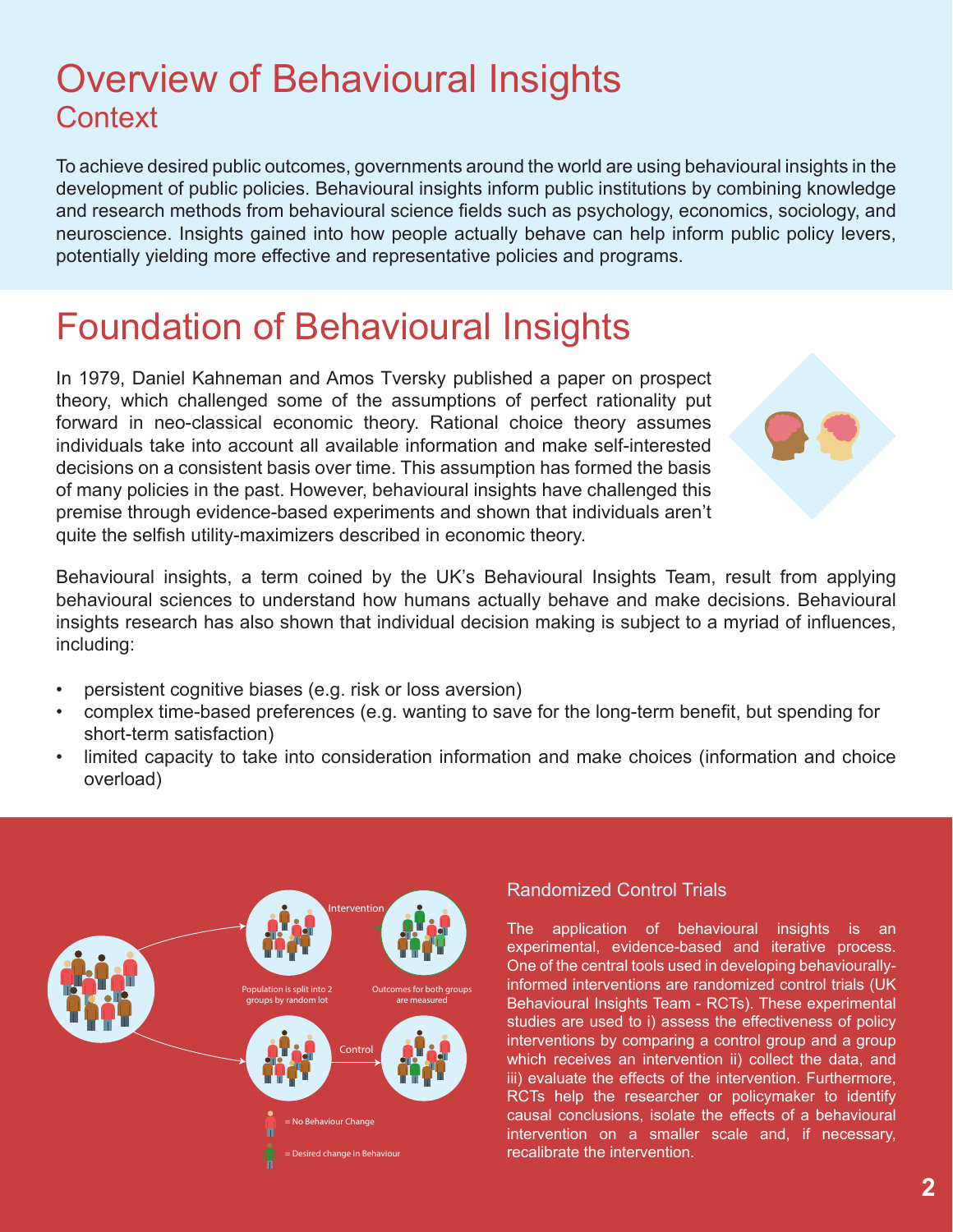### **Nudges**

In 2008, Richard Thaler and Cass Sunstein published the influential book "Nudge". This book, which provides insights into how people reach decisions, outlines strategies to influence people's decisionmaking without significantly changing economic incentives or limiting options. Nudges, therefore, are applications that make use of behavioural insights; the things we know about people's behaviour can be used to help them make more optimal decisions. The authors noted that "to count as a mere nudge, the intervention must be easy and cheap to avoid. Nudges are not mandates. Putting fruit at eye level counts as a nudge. Banning junk food does not."

Nudges offer a cost-effective policymaking tool that can complement or replace traditional policymaking levers such as regulations, information or tax/investment-based incentives.



#### Psychology of Decision-making

As described by Nobel prize winner Daniel Kahneman, the root of all behavioural interventions is an understanding that people's behaviour is dictated by two systems of thinking:

#### System 1 Thinking: Fast, Automatic, Intuitive

System 1 thinking is very effective in allowing individuals to come to quick conclusions under limited circumstances. Heuristics, i.e. cognitive shortcuts that help process vast amounts of information quickly, form the basis of making quick decisions by helping the mind take leaps in judgement without drudging through a slow process of deliberative thinking. While overwhelmingly effective in addressing short-term issues, System 1 thinking lacks the capacity to think in the long-term and has limited reflexive capacity. Having a conversation, catching a ball, and driving a car are examples of activities that use system 1 thinking.





#### System 2 Thinking: Controlled, Deliberative, Analytical

System 2 provides oversight over System 1 thinking by having the capacity to take careful and thoughtful consideration of information to draw conclusions. However, as System 2 thinking is more of a strain cognitively, it tends to defer to System 1 thinking for most day to day tasks, stepping in when called for. The difference between the two can be seen in the thought process behind driving a car (System 1) vs. parking a car (System 2).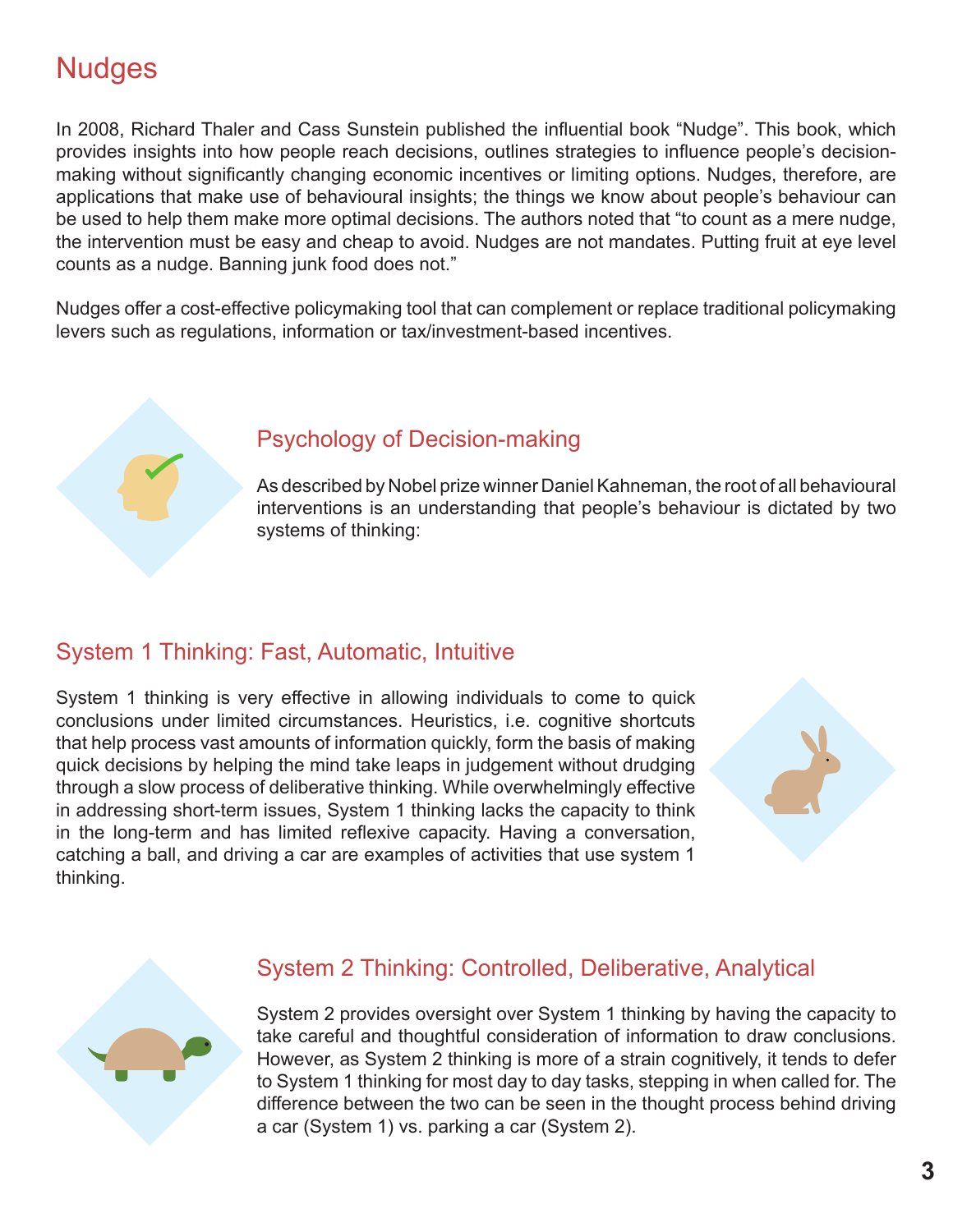# Behavioural Insights Within Government: Group **Decisions**

As described in Cass Sunstein and Richard Thaler's 2015 book "Wiser", behavioural insights also have the potential to be applied within an organization. This includes government administrative and decision making processes since both public and private institutions are heavily influenced by a range of individual cognitive biases which can be exacerbated in a group setting. Consequently, greater efforts to address these biases can go a long way in fostering effective decision making and high performing organizations (for example, countering status quo bias to help increase adoption rates of new tools and programs).

### **Biases**

Close to 200 cognitive [biases](https://en.wikipedia.org/wiki/List_of_cognitive_biases ) been documented; however, many are similar or simply have a different name. Regardless, there are several biases pertinent to organizations that are worth noting.



Anchoring bias: people often judge things relative to some arbitrary reference point. For example, individuals tend to be over-reliant on the first piece of information they hear and often come back to that initial assumption even after further reflection. A classic example is salary negotiations, where the initial salary range stated by either party anchors the range of possibilities in the mind of both the employer and employee.

Bandwagon effect: individuals are more likely to adopt views that are widely supported and echoed by others. Sometimes described as groupthink, similar effects are often seen in the context of meetings, where vocal individuals steer outcomes to correspond with their own opinions.

Blind-spot bias: people have a tendency to overlook how biases play a role in their own decisions. A multi-university study, published in [Management](http://pubsonline.informs.org/doi/abs/10.1287/mnsc.2014.2096)  [Science,](http://pubsonline.informs.org/doi/abs/10.1287/mnsc.2014.2096) revealed that in a survey of 600 Americans, a full 85% believed they were less susceptible to biases than the average person!

Confirmation bias: individuals are more likely to accept information if it corresponds to their preconceived views. The narratives surrounding weapons of mass-destruction preceding the war in Iraq are commonly viewed as an example of confirmation bias.

Conservatism bias: new evidence is more likely to be scrutinized and treated with disbelief than established information. Galileo's push for a heleo-centric model over the assumed geo-centric tradition of astronomy demonstrated how difficult it is to overturn established principles.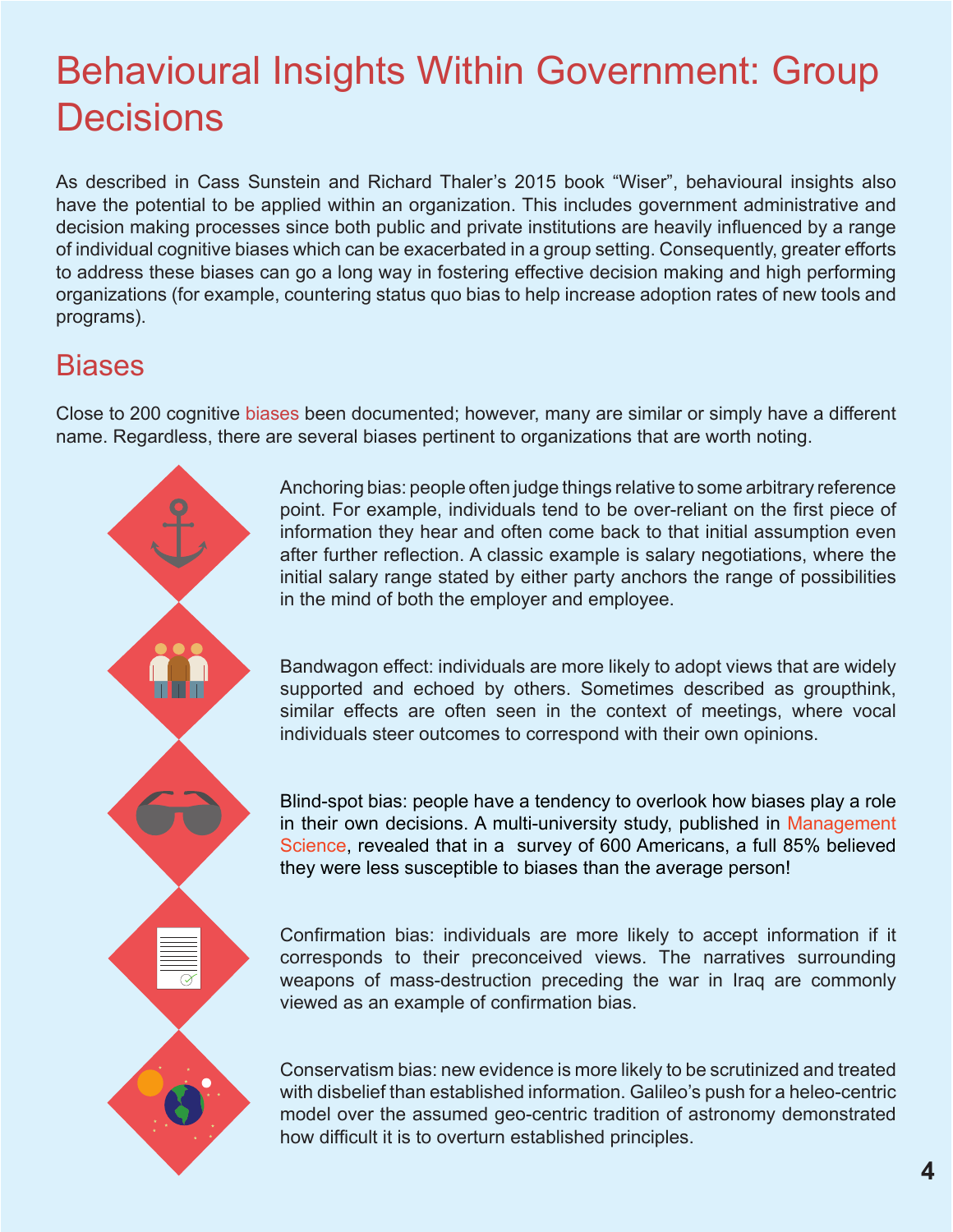# Behaviourally Informed Solutions (Interventions)

Distilling complex elements of behaviour into simple behaviour change interventions can be challenging but several approaches are also worth noting. Several broad categories are presented below, although the interventions are not necessarily mutually exclusive:

## 1. De-biasing

Individuals and organizations are often unaware of the extent biases influence decision-making, thus de-biasing efforts within organizations can go a long way in optimizing decision-making processes.

Training individuals to learn about and identify their biases from the outset can de-bias decision making both in the short and long term. A combination of games and videos has been noted to have significant de-biasing effects, with some trials demonstrating an elimination or muting of instances of targeted biases [\(Morewedge 2016\)](https://hbr.org/2015/10/how-a-video-game-helped-people-make-better-decisions ).

| $\begin{picture}(20,5) \put(0,0){\line(1,0){155}} \put(0,0){\line(1,0){155}} \put(0,0){\line(1,0){155}} \put(0,0){\line(1,0){155}} \put(0,0){\line(1,0){155}} \put(0,0){\line(1,0){155}} \put(0,0){\line(1,0){155}} \put(0,0){\line(1,0){155}} \put(0,0){\line(1,0){155}} \put(0,0){\line(1,0){155}} \put(0,0){\line(1,0){155}} \put(0,0){\line(1,$<br>$\frac{1}{\sqrt{2}}$ |  |
|-----------------------------------------------------------------------------------------------------------------------------------------------------------------------------------------------------------------------------------------------------------------------------------------------------------------------------------------------------------------------------|--|
|                                                                                                                                                                                                                                                                                                                                                                             |  |

## 2. Optimizing Choice Architecture and Information

Strategically presented choices that consider what and how information is presented can significantly influence how decisions are made. Shifts in how the choices are structured help to address biases that would otherwise lead to sub-optimal decisions. Similarly, how information is framed or anchored can also be very effective, as is the case for a well-structured narrative.

Providing individuals with the right information and not just more information helps to provide the necessary building blocks for sound decision-making. Information or messages should ideally be presented in a manner that is easy, attractive, social and/or timely for the most optimal impact. The UK government has a handy guide to its "[EAST](http://www.behaviouralinsights.co.uk/publications/east-four-simple-ways-to-apply-behavioural-insights/ )" approach.

Similarly, incentives can play a huge role in choice architecture, influencing how decisions are made and having a significant effect on process and outcomes. Monetary and social rewards both offer tangible benefits that can help bring about desired behavioural changes. However, if incentives are badly designed by not taking into account actual human behaviour (have poor framing or are not reflective of intentions), they may be ineffective, costly or even counterproductive in the long run.

Physical and electronic infrastructure can be yet another element of choice architecture. Policy is not only embedded in government services, but also in infrastructure and objects, ranging from the digital infrastructure of a government website to the construction of museums. How they are designed can have an impact on human behaviour. For example user-centric design can make it fun to recycle and footprints leading towards stairways and motivational messages in stairways can nudge people towards healthy activities.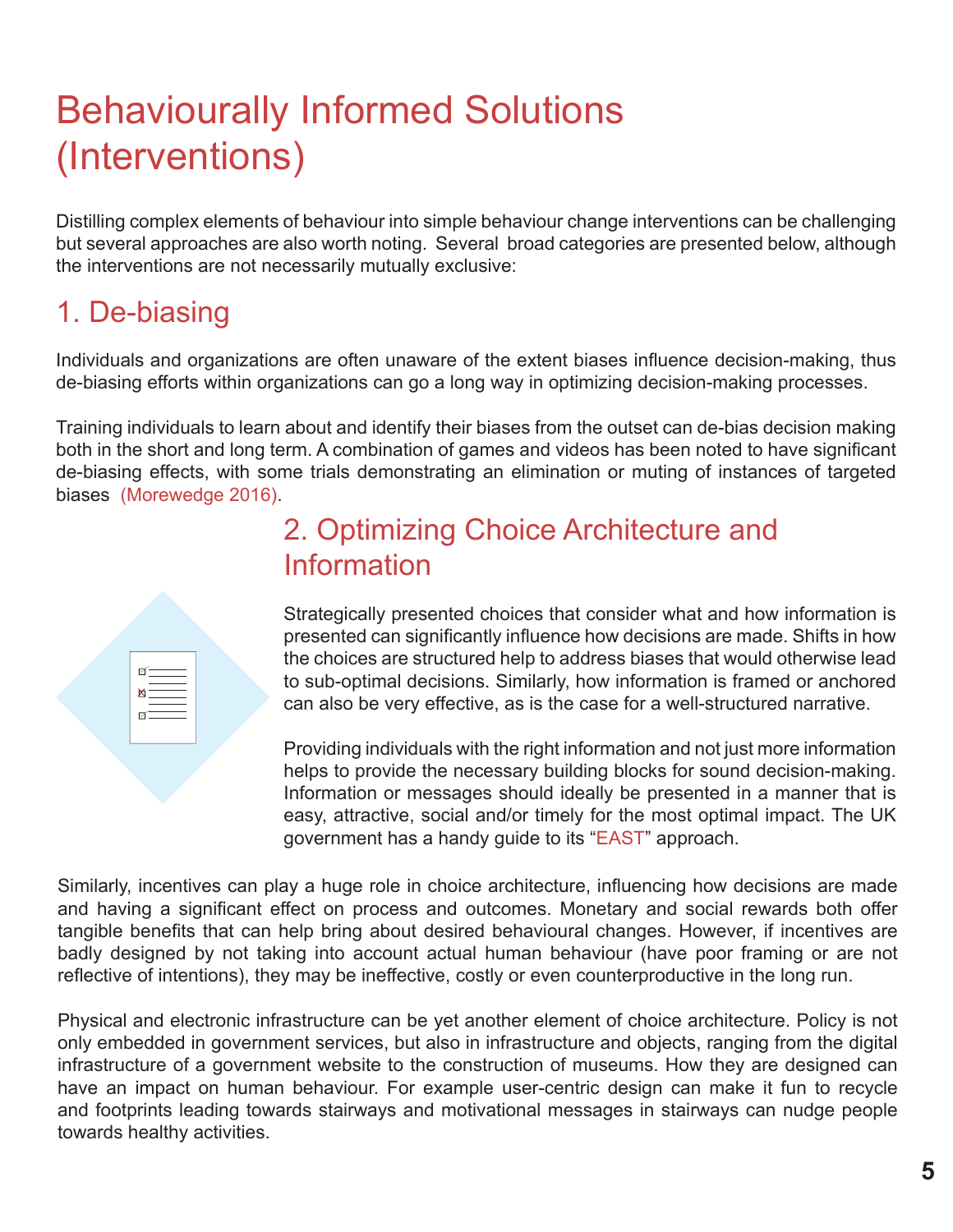

Architects and planners have the opportunity to influence human behaviour through the environments they construct, whether those are small workplaces or whole cities. Around the world, eco-cities are being designed using initiatives like alternative transportation systems, renewable resources and energy systems that have zero-waste. Human behaviour change is a key component of this green revolution because if innovations are imposed on people who do not know how or why to use them, they will simply transfer their old consumptive lifestyles to the new sustainable cities.

### 3. Co-development of Solutions, User-centric Design and Art

Co-created solutions inspired by open policy-making tools and cross-governmental innovation labs are also gaining popularity.

Open policy aims to ensure policy is more informed and better designed for both the government and users through collaborative approaches which bring together a broad range of input and expertise. It draws on new analytical techniques, behavioural insights and digital tools that are both quantitative and qualitative.

People in organizations can benefit from a safe, collaborative place where they can ideate, experiment, and prototype creative new solutions with a variety of people from inside and outside the organization. By bringing in individuals and stakeholders from outside of government, it not only provides better outcomes, but also builds early buy-in at the beginning of the policy-making process. The exposure to outside ideas enables government to ward off internal organizational biases by challenging its policy prescriptions against models held by external stakeholders. For example, Denmark's MindLab collaborates with citizens and businesses to design new solutions for society. It also offers a course that combines creative arts and technology to solve real world problems. Ethnography (the systematic study of people and culture) is being used by the French government to inform the development of behavioural insights.

Creative arts (such as performance arts, photography, music, creative literature, and visual arts), as well as symbols and branding, can have the power to evoke powerful emotions and influence behaviour. The Rockefeller Foundation and ideas42 (a non-profit behavioural science design and consulting firm) brought together creative artists like cartoonists and rap artists for a month-long residency to work with professors and researchers to address complex social problems through behavioural insights and to find ways to reach out to target groups such as youth.

### 4. Technology

Technology can steer individual behaviours or drive change, impacting whole industries, cultures and societies. For example, the digital revolution is having an enormous impact on society. Advances in technology have made it easier to track behavioural changes on a macro-level and have given unprecedented levels of insight into how these interactions take place. The emergence of big data and artificial intelligence and the ability to catalogue and detail behaviour will open up new kinds of insights and opportunities in psychological research and the domain of decision making.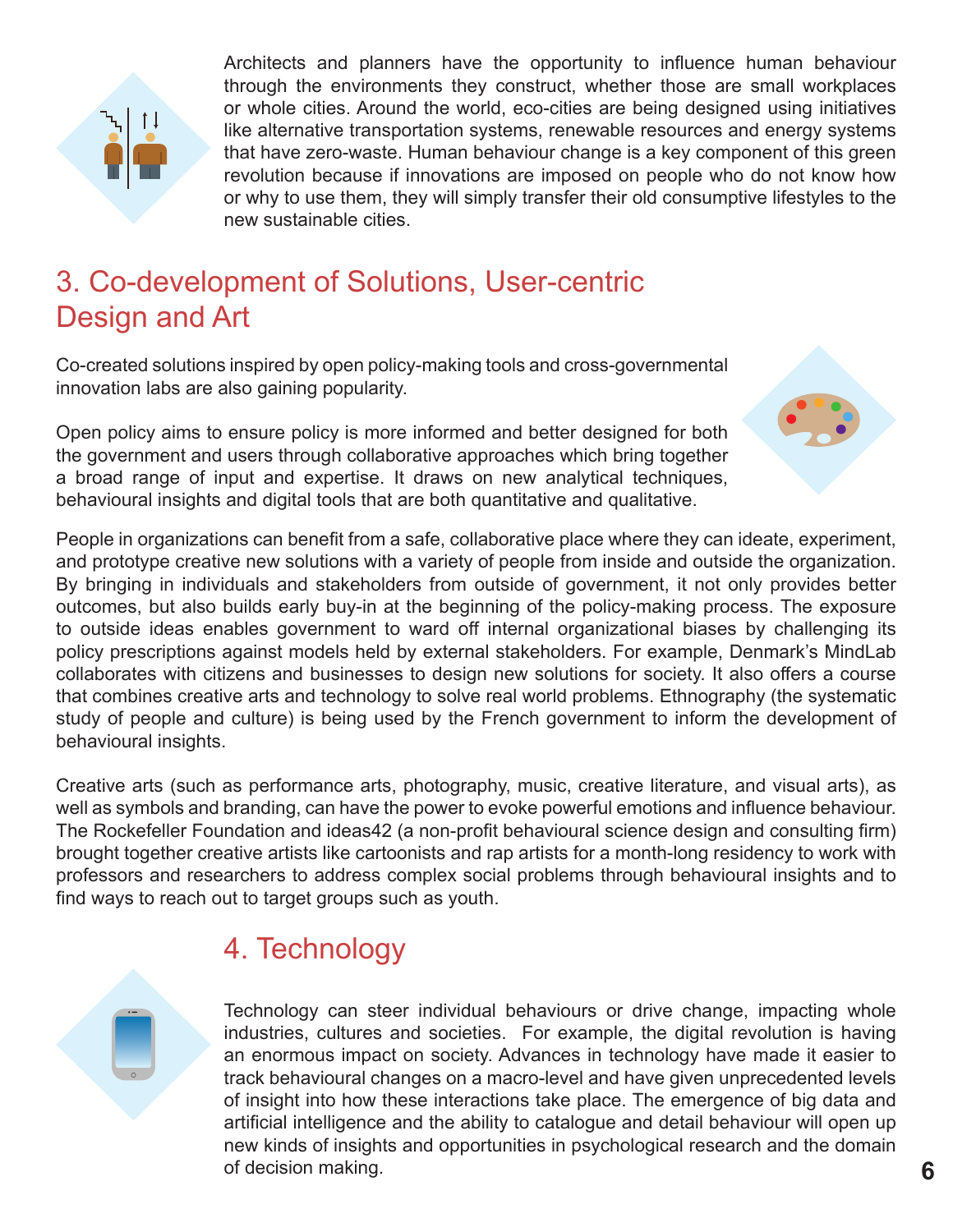### Behavioural Insights in Practice

Within the context of policymaking, behavioural science has seen significant growth since the UK's Behavioural Insights Team's inception in 2010. Now found around the world in countries like Australia, Denmark, France, Germany, Singapore, Qatar, the US, and Canada, a broader community of practice has grown to provide a wide-range of examples of behavioural science applications in policy.



#### Higher Education Funding (United States)

The White House's Social and Behavioral Sciences Team developed two interventions targeting student-aged individuals: the first dealing with the college financial aid application, the second with student loan repayment.

The first initiative sent personalized text messages to students to remind individuals to fill out the necessary forms for financial aid, increasing college enrollment by 5.7%.

The second targeted student loan borrowers who had missed their first payment. Individuals were sent a reminder email, resulting in a 29.6% increase in borrowers who made a payment following the intervention. Both represent a low-cost and effective means of increasing program efficiency.

#### Canada Revenue Agency (CRA)

The Collections Directorate of the Canada Revenue Agency conducted an experiment to test the responsiveness of Canadians when including nudge messaging in collection letters to individuals who had personal income tax debt due. Inspired by the UK's experiments on taxpayer compliance and collection, the CRA proceeded to test out the effectiveness of different wordings and its response to compliance. Following the 30-day trial, the CRA saw the wording changes collect 12% more than the initial letters; if scaled up appropriately, it could see a potential increase of \$1,000,000 collected in a timelier manner.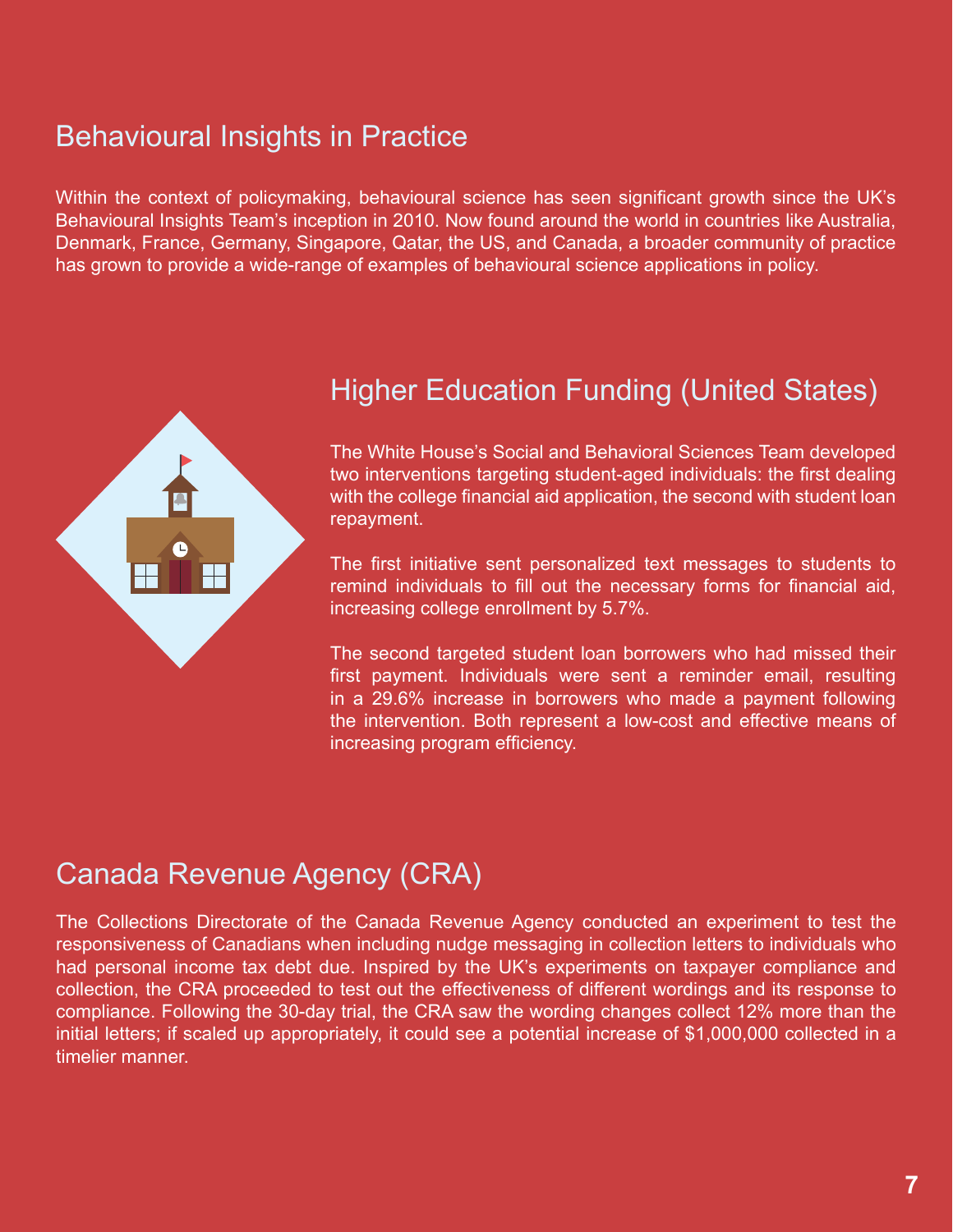## License Plate Sticker Renewal (Government of Ontario)

With the goal of increasing online transactions for its mandatory license renewal, behavioural research identified 5 likely barriers for uptake:

- The renewal form
- Lack of awareness of online services
- Privacy concerns with online transactions
- Perceived delay in obtaining renewals
- People's comfort with renewing their licenses in person

In 2013, only 10.4% of the province's 6.5 million license plate renewals were conducted online. While this figure has continued to grow since the option of online registration was provided in 2010, program uptake has been limited. By simply changing the messaging on the renewal form to highlight online renewal options, the government's study saw an increased uptake of 4.3%, saving the government approximately \$28,000. If scaled up, the intervention has the potential to save \$612,196 moving forward.

# **ServiceOntario**

Left it to the last minute? No problem.

## Vous avez attendu la dernière minute? Pas de problème.



#### **Click, Print, Drive.**

Print and carry your online receipt, valid for 10 days from your expiry date. It's proof you've renewed until your sticker arrives in the mail.

Visit us at ServiceOntario.ca/PlateSticker

#### Cliquez. Imprimez. Prenez la route.

Imprimez votre recu électronique et gardez-le sous la main. Il est valide pendant 10 jours à partir de la date d'expiration. C'est la preuve que vous avez renouvelé votre vignette en attendant de la recevoir par la poste

#### Visitez ServiceOntario.ca/AutoCollant

*Source: BSPA article, [Moving citizens online: Using salience & message framing to motivate behavior change,](https://behavioralpolicy.org/article/moving-citizens-online-using-salience-message-framing-to-motivate-behavior-change/ ) March 16, 2016.*